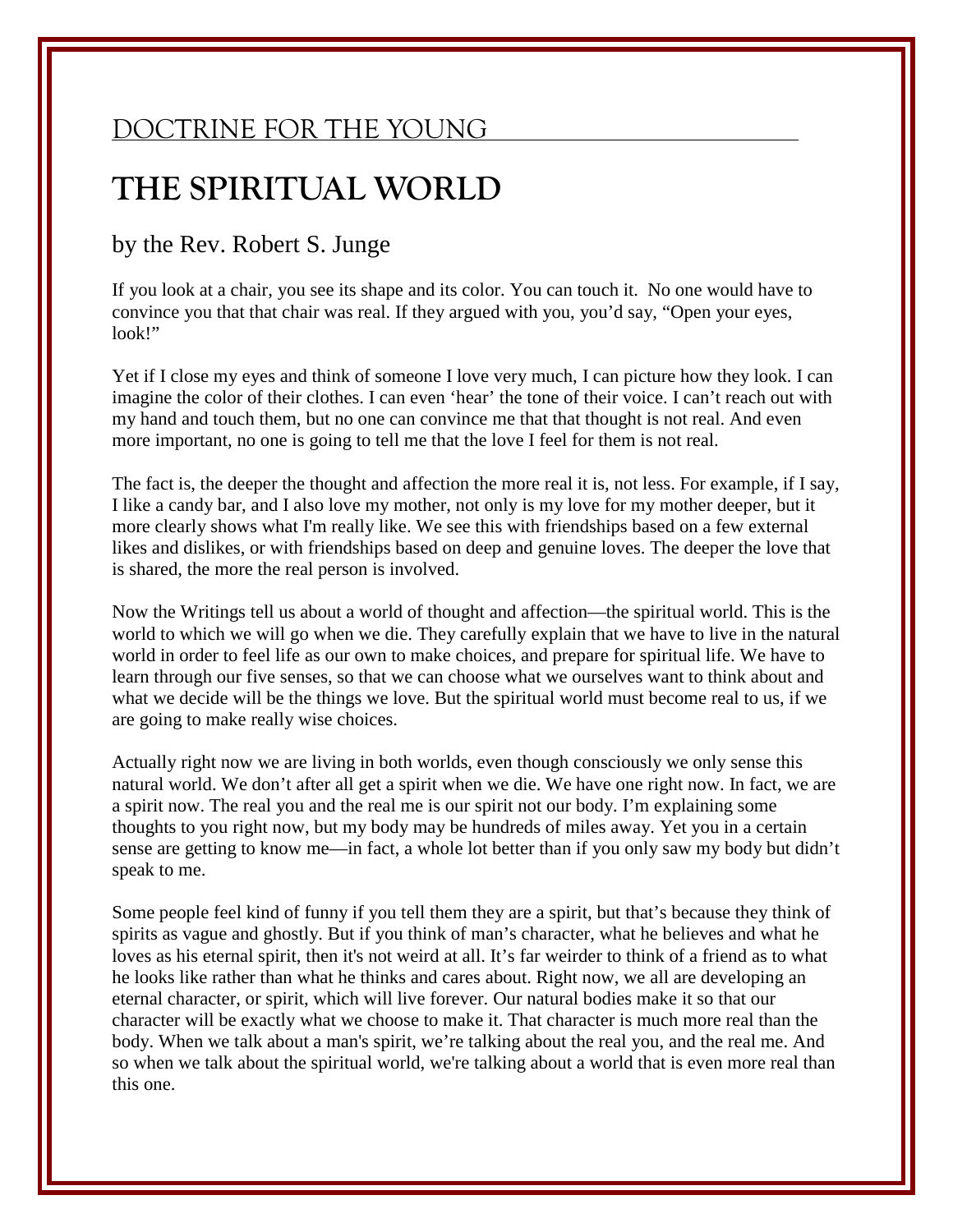We talk a lot today about character development. But when a New Churchman thinks about character development, he thinks about that personality which is developing which will last forever. His character will determine the kind of work he does in heaven, his eternal use. His character will determine the genuine and eternal friendships he will have. It will include that most precious friendship of all, the love he feels for his married partner—conjugial love. In short it will determine the very nature of the happiness he feels to all eternity.

One of the reasons the Writings were given is to make the other world real for us, so that we can learn how to work to get to heaven. If we know where we want to go, and what it is like, we can plan and work hard to get there. Without the Writings our lives would be like planning a trip to another country totally different from our own, but knowing nothing about it, its climate, language, or anything. But the Writings make it possible to get ready and to really be prepared to enter into the life of heaven when we get there.

Now the first thing that happens when a person dies is a very gentle transition or "passing over" from this world to the next. The celestial or highest angels are with the man and hold his thoughts on the Lord and eternal life. He feels a sense of peace, like that sphere many people feel as a person dies quietly in his bed. Then the Writings explain as man desires, the spiritual angels come and as it were roll a veil off of the man's eyes so he can see in the other world. Then very carefully so as to shock him as little as possible, they explain to him that he is in the other world, and they show him around. Even the natural angels come and render him every service, so that he will really feel at home.

In the beginning, what the Writings call the first state after death, man's life seems very like this. There are houses, cities, even streets with the same names as here. The man is still in the world of spirits between heaven and hell, just as his spirit had been unconsciously during life in the world. His natural memory is still active. So things seem natural, in fact, it is hard to convince some spirits that their bodies have died. Remember of course that they have spiritual bodies with all the parts that our natural bodies have, so it is hard for some of them to even recognize the difference.

But a tremendously important change awaits them as they gradually come into a state of internals—the second state after death. This is the state where the real person shows itself. Here they become as they really are inside. If they are evil gradually that evil comes out, and they no longer pretend. Their faces take on a more and more horrid expression, and they begin to carry out all those evil desires that they didn't do in the world because they were afraid of getting caught or being punished. More and more they find themselves associating with those who will make their life in hell.

But for those who are good, the way to more and more happiness opens up. You know sometimes how hard it is to tell people what you really feel. Particularly if we are trying to explain something we care a great deal about it seems difficult. But as a good man enters more and more into his internals, his face, even his clothing expresses what he really thinks and feels. Others see him for the type of man he really is. And he is able to express his loves more and more as he rarely was able to in the world. So the man not only feels himself, he feels understood by others. He feels that he can share with others all the thoughts and affections that he has